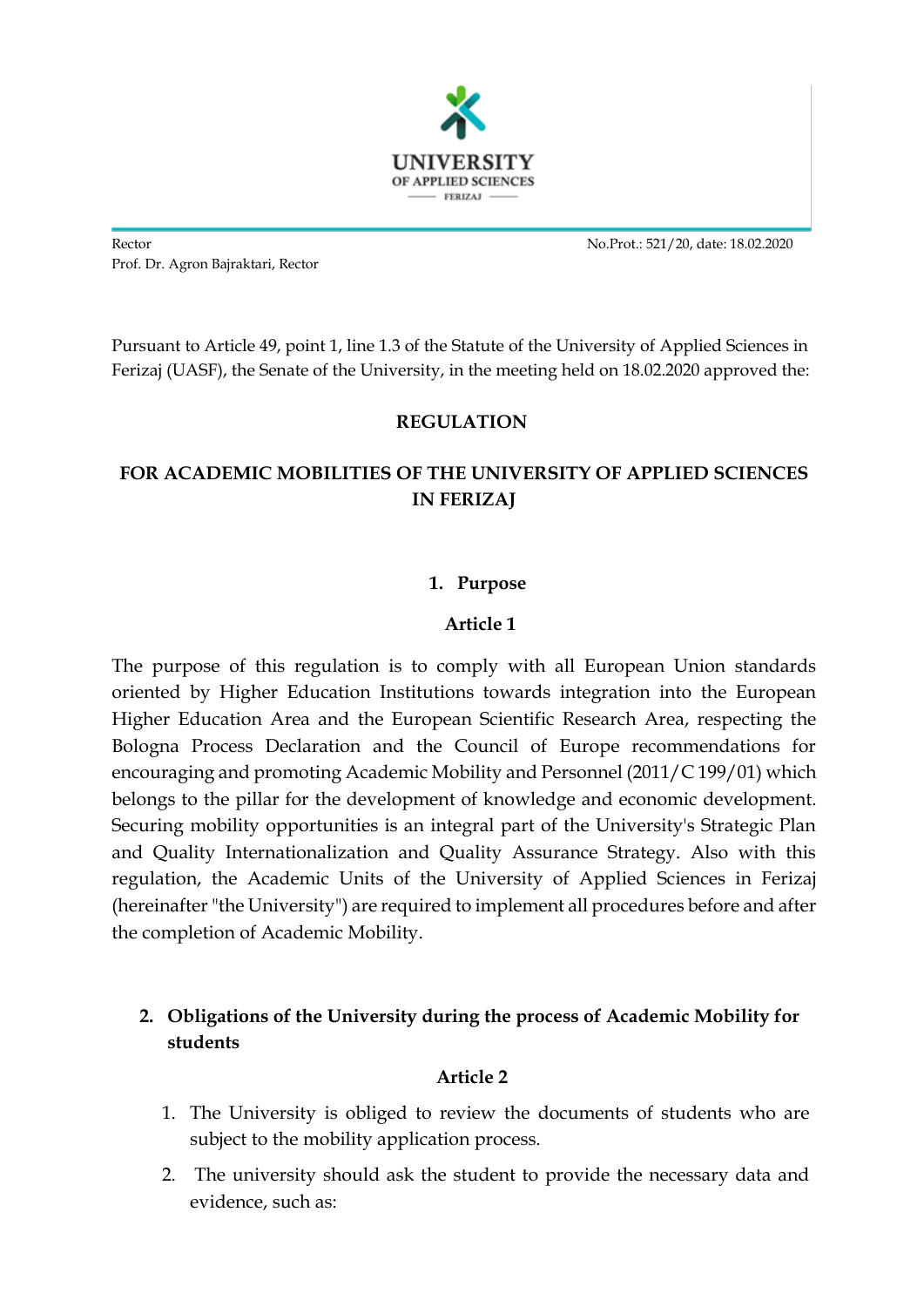- 2.1. List the courses that the student plans to take during the mobility program at the host Institution, and
- 2.2. ECTS for each selected subject.
- 3. To review the request of students in case of eventual change of subjects during the realization of mobility in the Admissions Institution (in case of change of subjects at the request of the Admissions Institution).
- 4. To make the transfer of Credits ECTS (after the return of the student to the University), based on:
- 4.1. Transcript of grades from the host institution
- 4.2. Learning Agreement previously signed by the University and the host institution.
- 5. To make the nomination, (in cases when the nomination is requested by the host Institution), of the candidates, which the University considers to best meet the conditions for academic mobility, based on the highest average grade.

## **3. Transcript of grades**

## **Article 3**

The transcript of grades is a document, which contains the list of past courses and which is issued by the relevant institution. This document contains: student data, list of past courses, grades obtained, ECTS achieved for courses, duration of the study program and other important information

### **4. Learning agreement**

### **Article 4**

The learning agreement is signed between the student, who has been selected to be part of the mobility program, the sending institution and the host institution before the start of the mobility period, unless the host institution decides otherwise.

By signing the Learning Agreement, the sending institution allows the student to become part of the mobility program, to become part of academic activities during the mobility period and guarantees the recognition of ECTS and grades obtained. By signing the Learning Agreement, the host institution confirms that the agreed academic activities are part of the existing study program and approves the participation and implementation of selected academic activities.

Academic activities approved through the Learning Agreement can be changed after the start of the mobility period only with the consent of all parties.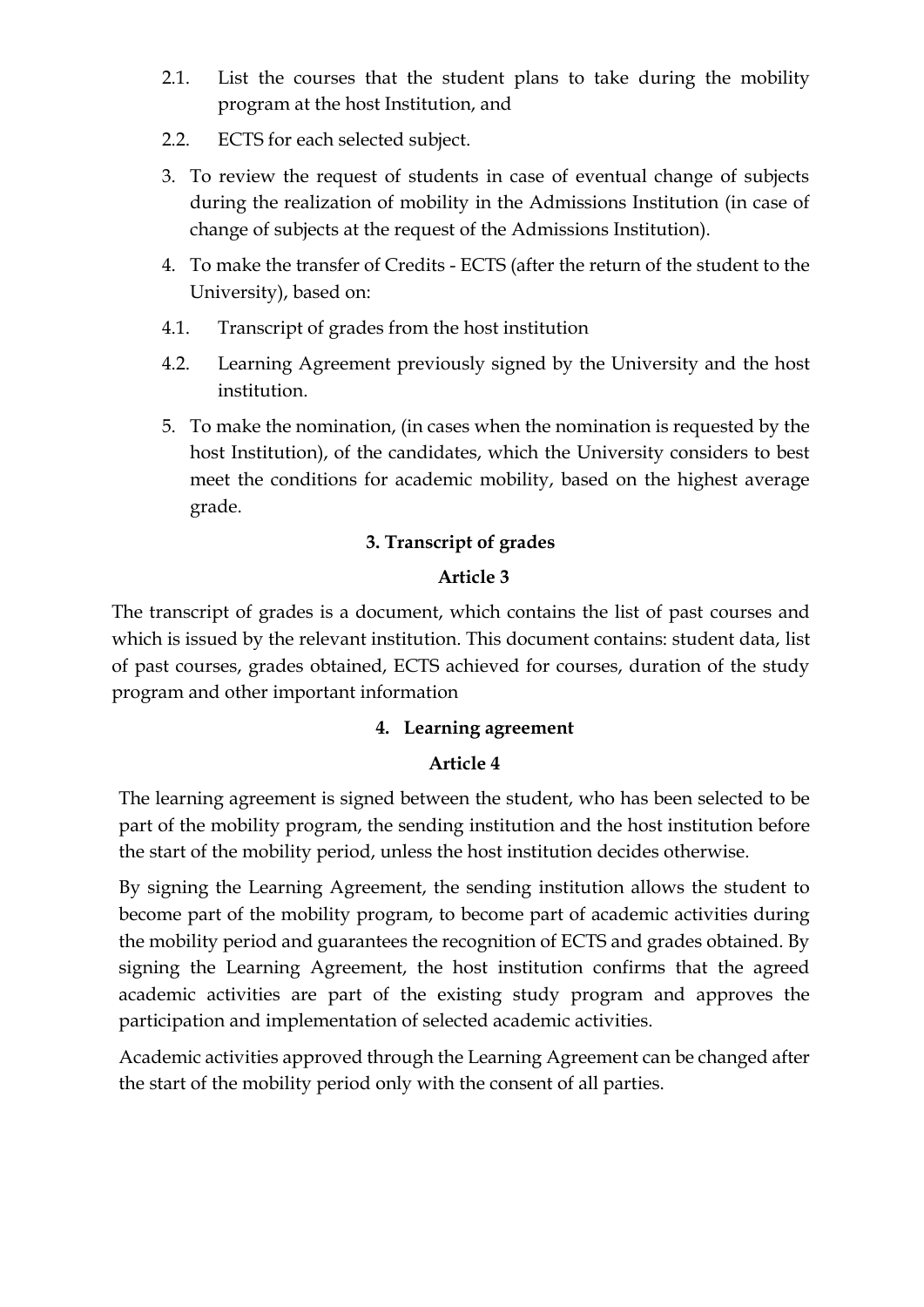## **5. Competencies/Responsibilities of different structures within the University**

## **Article 5**

- **The International Relations Office** (IRO) coordinates the University's participation in international mobility programs. It is also responsible for circulating information about mobility opportunities and is competent to communicate with Academic Units about the procedures to be followed to apply. IRO provides administrative support to students before, during and after returning from abroad.
- The Dean's Office of the Faculty is competent to promote mobility opportunities within the faculty, select and appoint students, confirm arrangements for the Study Agreement, including the provision of ECTS credits and the adaptation of curricula for students coming for the mobility program.
- The Mobility Coordinator is a member of the academic staff of the faculty, who is responsible for positive promotion and support during the process as well as for solving the problem within the position framework. Coordinators provide active individual support for students coming and going for a mobility program.
- **Student service** deals with documentation and transcripts of student grades who have been abroad for a semester or an entire academic year, as well as legal issues for students coming to the University for a mobility program, based on information from the Dean's Office.
- **The Human Resources Office** (HRO) deals with staff mobility. It registers any staff member who goes abroad for a teaching or training engagement, including the retention of data of staff members coming for a mobility program.
- **6. Procedures before the Academic Mobility for students going from university**

### **Article 6**

- 1. The International Relations Office make the call on the target groups of students, according to the deadlines for submitting applications to partner European universities. The call specifies the criteria required to meet the selection conditions and process. which are:
- 1.1. Motivational letters,
- 1.2. Grade Certificate, and
- 1.3. Certificate of English language proficiency.
- 2. For students who do not have proof of English language proficiency, the Office of International Relations organizes the equivalent English language test in collaboration with the English Language Lecturer.
- 3. Students who meet the English language proficiency criteria are then assessed on the basis of average grade. The student with the highest grade is offered the first opportunity for mobility.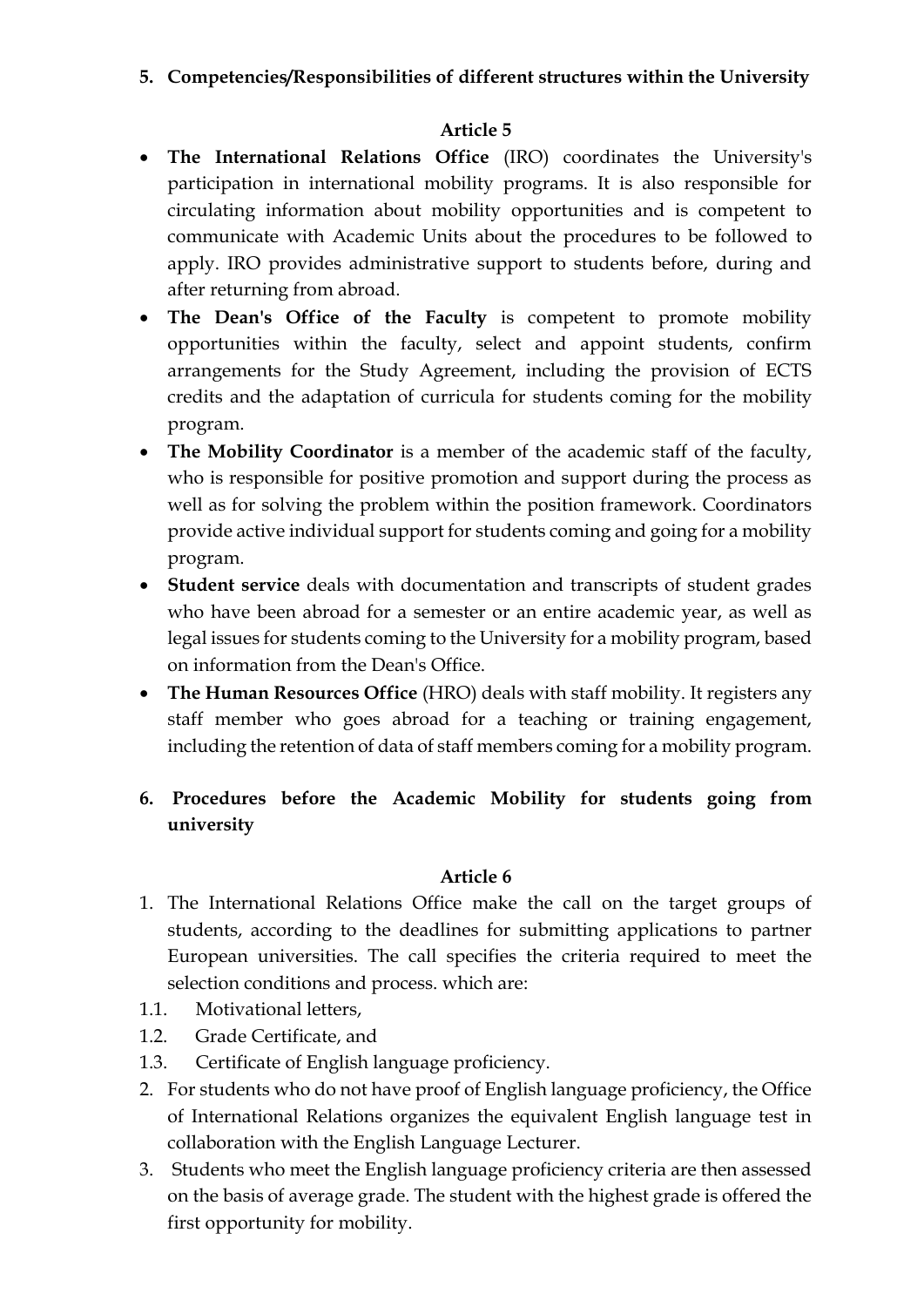- 4. Delivery of completed documents by the student is done in the IRO
- 5. The Dean of the Academic Unit together with the coordinator for ECTS of the University review the documentation and compare the subjects selected by the student. In case of need, the process is assisted by the Vice Rector for International Relations and Quality Assurance.
- 6. When the courses selected by the student, which are offered by the Admissions Institution, are up to 70% similar to the courses of the study program at the University and do not have less than 70% of the value of ECTS credits with the courses of the study program at the University , the teaching agreement must be signed by the Dean of the Academic Unit, where it is confirmed that the subjects selected by the student will be accepted as such in the respective program, after returning to the University
- 7. When the selected subjects are not similar up to 70% with the subjects of the study program at the University, but belong to the same field of study, the coordinator together with the Dean asks / suggests to the student to change the selected subjects by subject-oriented that have similarities up to 70%.
- 8. If the selected courses have less than 70% of the value of ECTS credits with the subjects of the study program at the University, but belong to the same field of study, the Dean together with the coordinator asks / suggests to the student to change the selected subjects by orienting them to subjects that have more than 70% of the value of ECTS credits or take other subjects which are relevant to the relevant subject of the study program at the University and combine their ECTS credits.
- 9. The course offered in an Admissions Institution, which has a different name from the course offered in the study program at the University, but has the same or similar content up to 70%, can be accepted by the University and the one with same designation as in the University study program.
- 10. To achieve mobility, the minimum ECTS credits accepted by the University must be at least 24 ECTS.
- 11. Each student before signing a mobility program signs the Learning Agreement (LA). The learning agreement is signed by the dean of the faculty or the coordinator of the faculty. With their signatures, they confirm that the list of selected subjects of the student attending the mobility program, as well as the ECTS credits earned from the exchange or additional courses needed later, will be recognized when the student returns.
- 12. A copy of the Learning Agreement, signed by the representatives of the parent institution and the representatives of the host institution is sent to the Registry Office for the student's file. Changes in the Learning Agreement can be made by mutual consent and understanding of all parties.
- 13. Students who become part of mobility through the Erasmus + program sign the Learning Agreement with the University. This is archived at the University and a copy is given to the student.
- 14. Students who go to the mobility program pay the tuition fee at the home University, and not at the host university.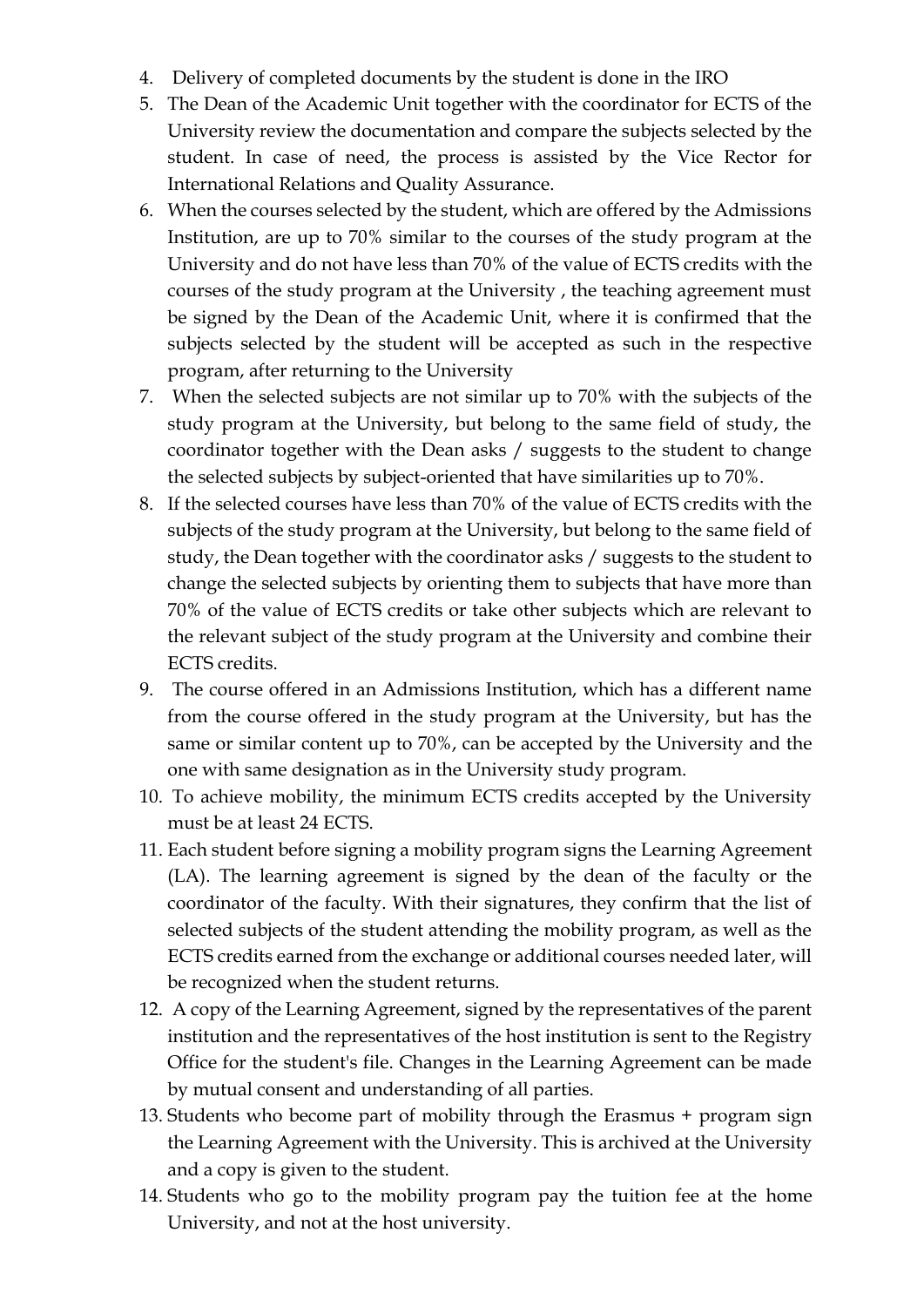- 15. For students who go to the mobility program through the Erasmus + program, the IRO sends their names and the value of the monthly payment to the Finance Office in order to make the transfer to the student's account.
- 16. Each student sends the relevant documents, grades and an evaluation report to the dean of the respective faculty within 30 days after the return and sends a copy to the International Relations Office.
- 17. In cases when the student has changed the subjects in the Admissions Institution from those defined by the Learning Agreement, the admissibility of those subjects is done by the Teaching / Scientific Council. If the courses are accepted as similar to the courses offered at the University, and which the student has not yet completed, they must be accepted and registered by the Dean of the respective Faculty based on the decision of the Teaching / Scientific Council. Attached to the student's file is the decision / minutes of the Teaching / Scientific Council.
- 18. In case the student benefiting from mobility commits an ethical violation in the Admissions Institution, in addition to the punitive measures by the host University, the same will be subject to the disciplinary procedure by the home University.

## **7. The process of admission of students in the mobility program by partner universities**

### **Article 7**

- **1.** The Faculty considers all possibilities to provide mobility and agrees to accept the specified number of students coming to a mobility program when any agreement is signed with partner universities.
- **2.** The partner university selects the most suitable students for mobility.
- **3.** The International Relations Office of the University registers the names of the appointed students who will be included in the mobility program.
- **4.** The student service ensures that incoming students receive all information and support about accommodation, visa issues and residence permits.
- 5. The International Relations Office of the University sends these name
- 6. The International Relations Office of the University contacts the students and sends them all the documents and requests regarding their registration, study programs and the list of subjects related to the University.
- 7. The International Relations Office of the University sends students information regarding the stay in Kosovo as well as other important issues.
- 8. The International Relations Office of the University communicates with the relevant coordinator / advisor for the final registration of incoming students.
- 9. The student service ensures that all students are enrolled in the respective study programs they have chosen according to the Learning Agreement.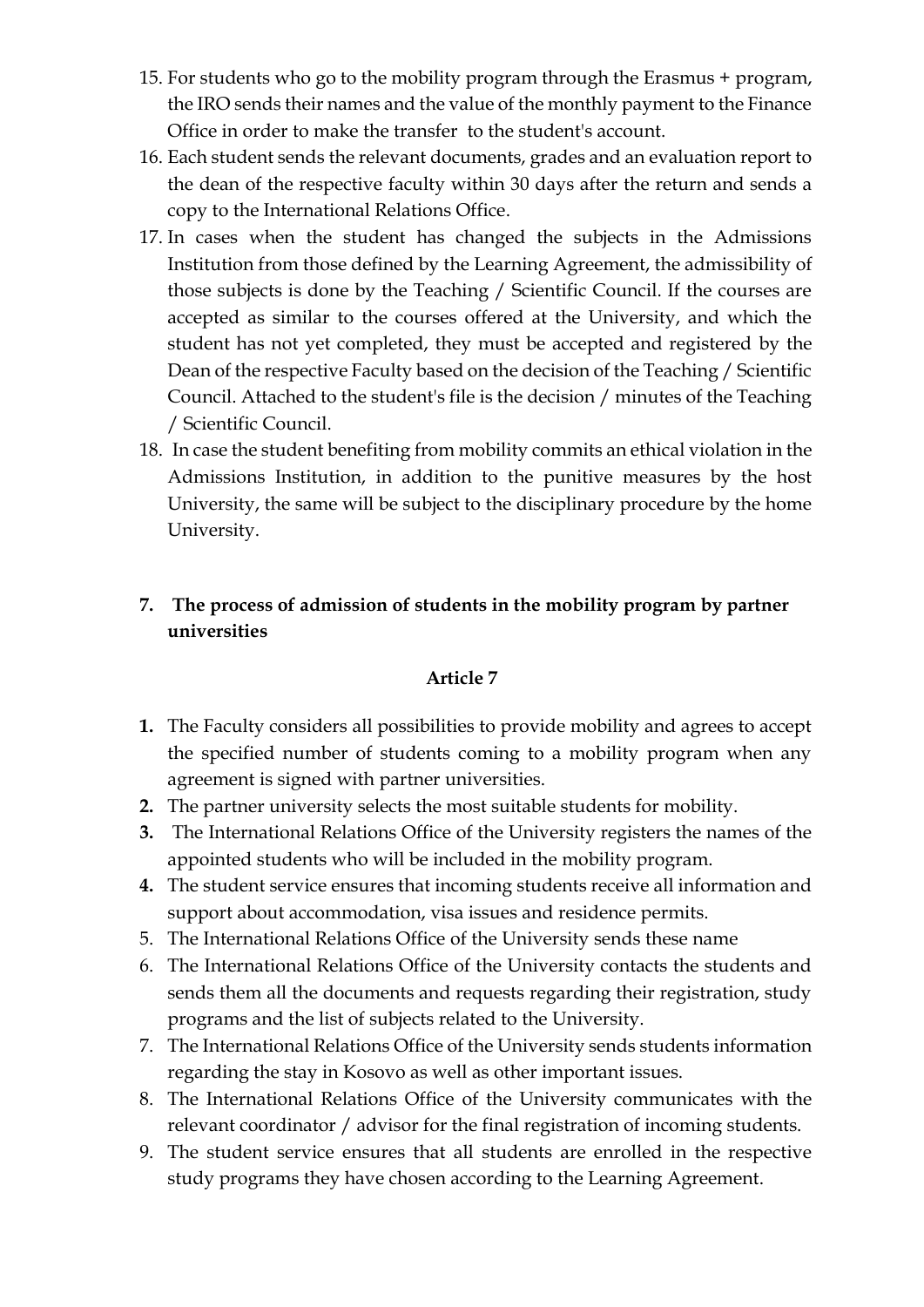- 10. The faculty offers the program / language of study, the adaptation of the curriculum / necessary assessments and all the academic support provided to regular students as provided by the Curriculum.
- 11. At the end of the exchange period, the host faculty and the incoming student prepare an assessment report.
- 12. After completing the exchange period and the exam session, the student service issues the transcript of grades.
- 13. After completing the exchange period, IRO provides each student with a Letter to complete the mobility program at the University.

## **8. Calculation of the ECTS Article 8**

An ECTS corresponds to a student workload of 25 to 30 active academic hours. As a rule, the parent institution fully recognizes (accepts) the subjects that a student, who is part of the mobility program, has passed to the host institution, always based on the Learning Agreement and the transcript of grades.

If the courses passed in the host institution correspond to or have similar learning outcomes to the courses in the parent institution (described in Article 6), then the parent institution recognizes the learning outcomes, the ECTS obtained and the grades achieved.

 If the content of a course in the host institution deviates significantly from the content of the study program of the parent institution, then the ECTS achieved are not counted in the total number of ECTS, provided by the field of study, but the course is recorded in the diploma appendix.

## **9. Procedures for staff members involved in the mobility program**

### **Article 9**

Academic staff wishing to participate in academic mobility (staff teaching assignment-STA) and administrative staff seeking a training opportunity abroad must act as follows:

- 1. Regularly check calls and information sent by the IAEA or other sources on relevant mobility opportunities.
- 2. Apply to the specific call for teaching or training published by the partner universities.
- 3. Send the applications to the relevant faculty and an electronic copy to the IRO.
- 4. The faculty selects the successful applicant based on the following factors:
	- a. the purpose of the mobility presented by the applicant
	- b. the applicant's performance at the respective faculty at the University
	- c. faculty interests regarding mobility, etc.
- 5. Successful applicants receive an invitation from the host university with specified dates, duration and activities or results.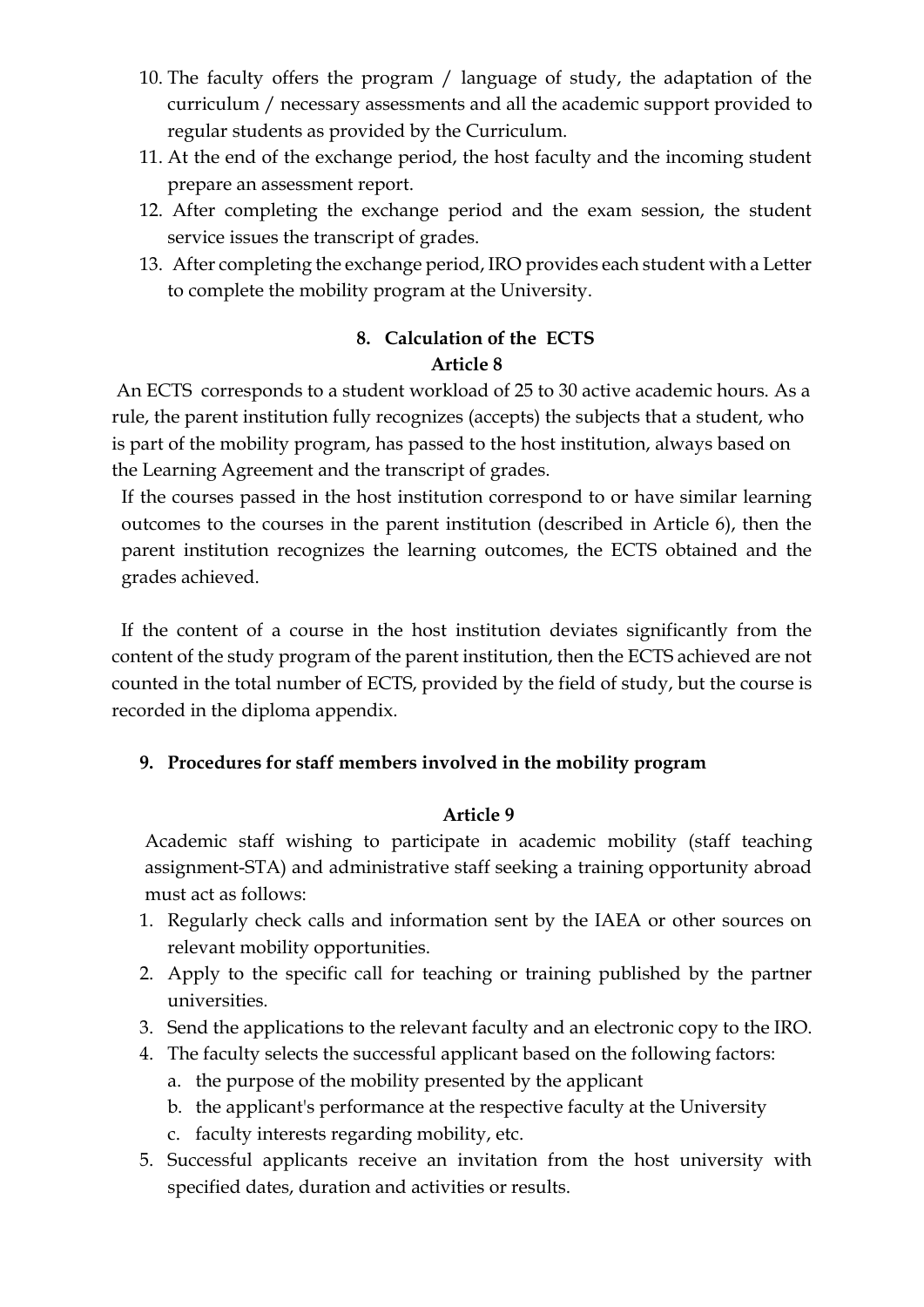- 6. Collaborate with the manager, or IRO and HRO to complete the documentation and the authorization form.
- 7. Ensure that all contractual work and responsibilities for the period of stay in the mobility program are covered.
- 8. Upon return, staff members submit an evaluation report, including the evaluation form from the partner institution, to their departments and the IRO. Evidence of travel, accommodation or other expenses.

### **10. Staff coming to the University through mobility programs**

#### **Article 10**

The mobility of staff coming to the mobility program is defined in the Erasmus + manual and in other exchange programs and projects as a method of supporting knowledge and expertise exchange and to provide opportunities for professional development. This type of mobility is a short teaching engagement or training that lasts from one to seven days for academic staff and up to three months for administrative staff. Funding is provided by the home university, the project or the mobility program. Other types of internal academic staff mobility include visiting experts or visiting visiting professors to teach or conduct training, and they are compensated according to the Personal Income Regulation.

The number of staff members coming to the mobility program is specified in the agreement signed between the partner institutions.

In case of the arrival of the staff in the mobility program, the following procedures are applied:

- 1. The home university publishes calls for mobility and selects the appropriate staff members.
- 2. The home university sends the names, CVs or other relevant documents of the selected staff to the Office for International Relations. The Office for International Relations forwards this information to the respective faculties / departments.
- 3. Within 5 working days, the faculty / department confirms in writing that the staff coming to the mobility program has been accepted and provides details on the tasks / responsibilities for the staff accepted during the exchange or training program.
- 4. The IRO confirms this data with the staff coming for mobility and communicates with them regarding logistical and organizational issues.
- 5. After the mobility period, the faculty / department in writing confirms the successful completion of mobility for staff members.
- 6. IRO requires evaluation from the staff member and from the faculty / department.